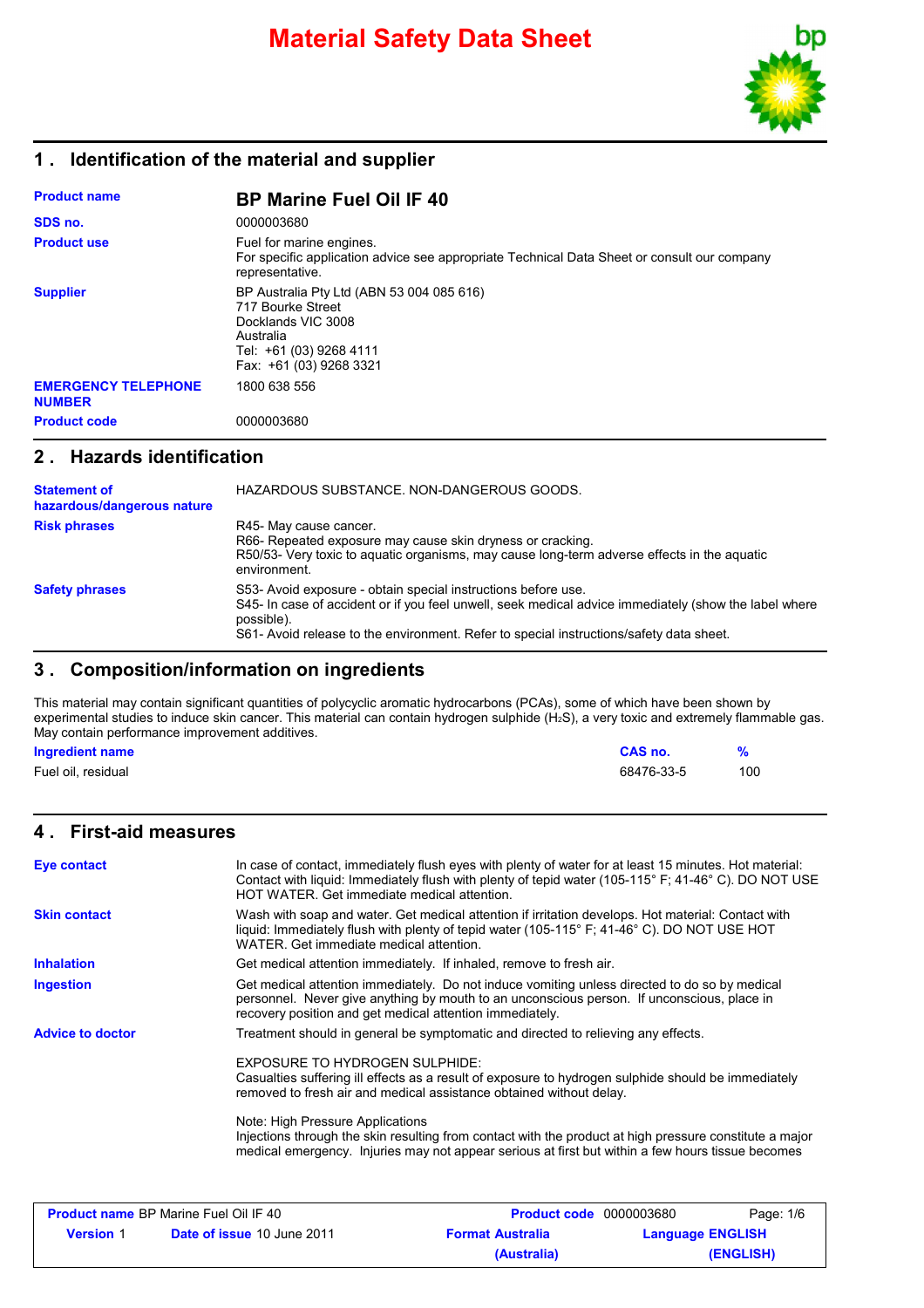swollen, discoloured and extremely painful with extensive subcutaneous necrosis. Surgical exploration should be undertaken without delay. Thorough and extensive debridement of the wound and underlying tissue is necessary to minimise tissue loss and prevent or limit permanent damage. Note that high pressure may force the product considerable distances along tissue planes.

## **5 . Fire-fighting measures**

| <b>Extinguishing media</b>                 |                                                                                                                                                                                                                                                                                              |
|--------------------------------------------|----------------------------------------------------------------------------------------------------------------------------------------------------------------------------------------------------------------------------------------------------------------------------------------------|
| <b>Suitable</b>                            | Use foam or all-purpose dry chemical to extinguish. In case of fire, use water fog, foam, dry chemical<br>or carbon dioxide extinguisher or spray.                                                                                                                                           |
| <b>Not suitable</b>                        | Do not use water jet. Under no circumstances should water be allowed to contact hot product because<br>of the danger of boil-over.                                                                                                                                                           |
| <b>Hazardous decomposition</b><br>products | Decomposition products may include the following materials:<br>carbon dioxide<br>carbon monoxide<br>sulfur oxides<br>Hydrogen Sulphide (H2S)                                                                                                                                                 |
| <b>Unusual fire/explosion</b><br>hazards   | Avoid spraying directly into storage containers because of the danger of boil-over. Boil-over is the<br>rapid increase in volume caused by the presence of water in hot product and the subsequent overflow<br>from a tank.                                                                  |
|                                            | Vapours may form explosive mixtures with air. Vapours are heavier than air and may spread along<br>floors. Vapours may accumulate in low or confined areas or travel a considerable distance to a source<br>of ignition and flash back. Runoff to sewer may create fire or explosion hazard. |
| <b>Special fire-fighting</b><br>procedures | None identified.                                                                                                                                                                                                                                                                             |
| <b>Protection of fire-fighters</b>         | Fire fighters should wear positive pressure self-contained breathing apparatus (SCBA) and full turnout<br>gear.                                                                                                                                                                              |

### **6 . Accidental release measures**

| <b>Personal precautions</b>      | No action shall be taken involving any personal risk or without suitable training. Evacuate surrounding<br>areas. Keep unnecessary and unprotected personnel from entering. Do not touch or walk through<br>spilt material. Shut off all ignition sources. No flares, smoking or flames in hazard area. Avoid<br>breathing vapour or mist. Provide adequate ventilation. Wear appropriate respirator when ventilation<br>is inadequate. Put on appropriate personal protective equipment (see Section 8).                                                                                                                                                                                                                                                                                          |
|----------------------------------|----------------------------------------------------------------------------------------------------------------------------------------------------------------------------------------------------------------------------------------------------------------------------------------------------------------------------------------------------------------------------------------------------------------------------------------------------------------------------------------------------------------------------------------------------------------------------------------------------------------------------------------------------------------------------------------------------------------------------------------------------------------------------------------------------|
| <b>Environmental precautions</b> | Avoid dispersal of spilt material and runoff and contact with soil, waterways, drains and sewers. Inform<br>the relevant authorities if the product has caused environmental pollution (sewers, waterways, soil or<br>air). Water polluting material.                                                                                                                                                                                                                                                                                                                                                                                                                                                                                                                                              |
| Large spill                      | Stop leak if without risk. Eliminate all ignition sources. Move containers from spill area. Approach the<br>release from upwind. Prevent entry into sewers, water courses, basements or confined areas. Wash<br>spillages into an effluent treatment plant or proceed as follows. Contain and collect spillage with non-<br>combustible, absorbent material e.g. sand, earth, vermiculite or diatomaceous earth and place in<br>container for disposal according to local regulations (see section 13). Use spark-proof tools and<br>explosion-proof equipment. Dispose of via a licensed waste disposal contractor. Contaminated<br>absorbent material may pose the same hazard as the spilt product. Note: see section 1 for emergency<br>contact information and section 13 for waste disposal. |
| <b>Small spill</b>               | Stop leak if without risk. Eliminate all ignition sources. Move containers from spill area. Dilute with<br>water and mop up if water-soluble or absorb with an inert dry material and place in an appropriate<br>waste disposal container. Use spark-proof tools and explosion-proof equipment. Dispose of via a<br>licensed waste disposal contractor.                                                                                                                                                                                                                                                                                                                                                                                                                                            |

### **Handling and storage 7 .**

| <b>Handling</b> | Avoid contact with skin and clothing. Avoid prolonged or repeated contact with skin. Avoid breathing<br>vapours, spray or mists. Avoid contact of spilt material and runoff with soil and surface waterways.<br>Wash thoroughly after handling.                                                                                                                                                                                                                                                                                    |
|-----------------|------------------------------------------------------------------------------------------------------------------------------------------------------------------------------------------------------------------------------------------------------------------------------------------------------------------------------------------------------------------------------------------------------------------------------------------------------------------------------------------------------------------------------------|
|                 | Regular periodic self inspection of the skin is recommended, especially those areas subject to<br>contamination. In the event of any localised changes in appearance or texture of the skin being<br>noticed, medical advice should be sought without delay.                                                                                                                                                                                                                                                                       |
| <b>Storage</b>  | Keep container tightly closed. Keep container in a cool, well-ventilated area.                                                                                                                                                                                                                                                                                                                                                                                                                                                     |
|                 | Light hydrocarbon vapours can build up in the headspace of tanks. These can cause<br>flammability/explosion hazards even at temperatures below the normal flash point (note: flash point<br>must not be regarded as a reliable indicator of the potential flammability of vapour in tank<br>headspaces). Tank headspaces should always be regarded as potentially flammable and care should<br>be taken to avoid static electrical discharge and all ignition sources during filling, ullaging and<br>sampling from storage tanks. |
|                 | Sulphur compounds in this material may decompose when heated to release hydrogen sulphide gas<br>which may accumulate to potentially lethal concentrations in enclosed air spaces. Vapor<br>concentrations of hydrogen sulphide above 50 ppm, or prolonged exposure at lower concentrations,<br>may saturate human odor perceptions so that the smell of gas may not be apparent. Exposure to                                                                                                                                      |
|                 |                                                                                                                                                                                                                                                                                                                                                                                                                                                                                                                                    |

| <b>Product name BP Marine Fuel Oil IF 40</b> |                                   | <b>Product code</b> 0000003680 | Page: 2/6               |
|----------------------------------------------|-----------------------------------|--------------------------------|-------------------------|
| <b>Version</b> 1                             | <b>Date of issue 10 June 2011</b> | <b>Format Australia</b>        | <b>Language ENGLISH</b> |
|                                              |                                   | (Australia)                    | (ENGLISH)               |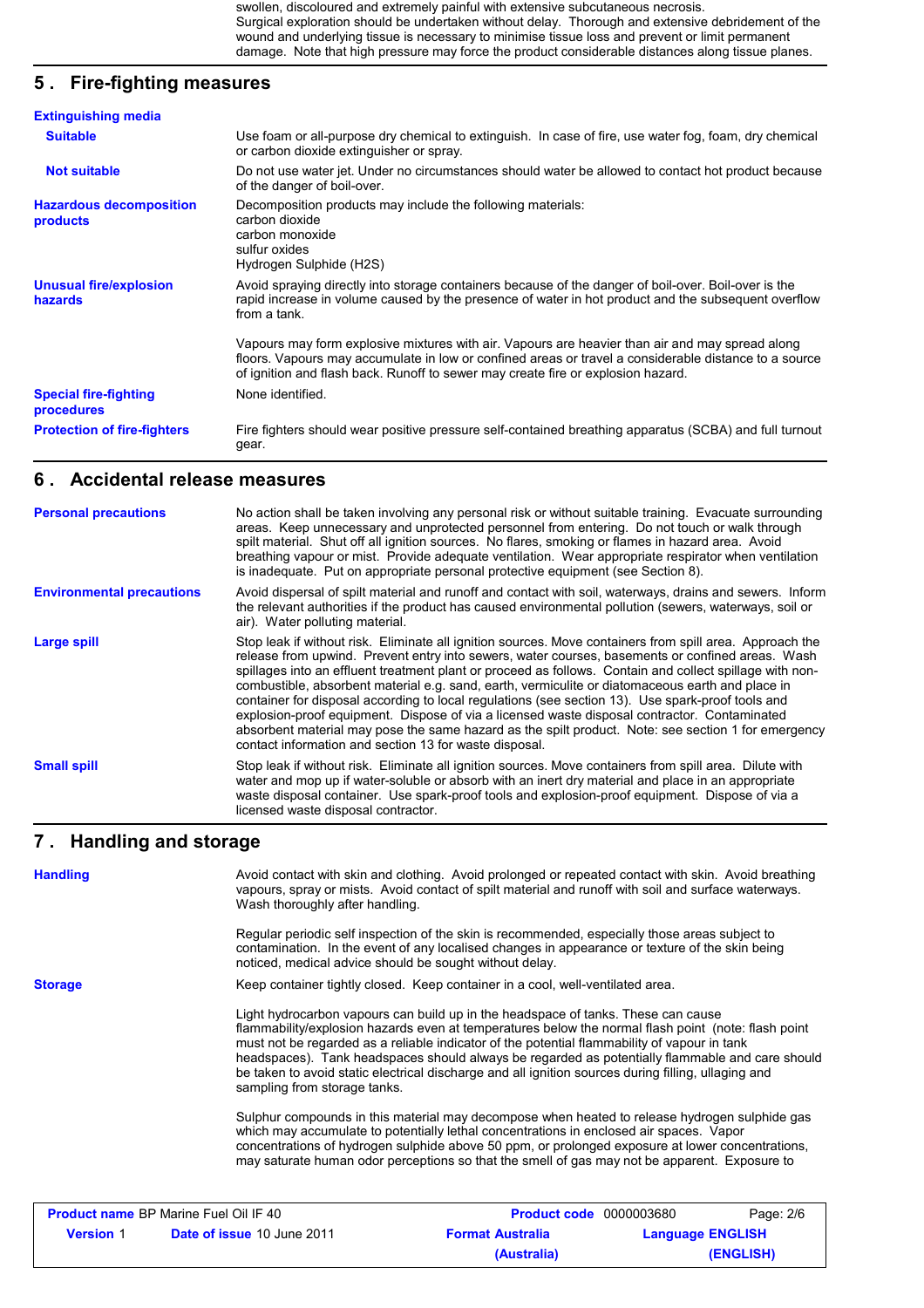concentrations of hydrogen sulphide vapor above 500 ppm may cause rapid death. Do not rely on the sense of smell to detect hydrogen sulphide. Vapours containing hydrogen sulphide may accumulate during storage or transport and may also be vented during filling of tanks. Hydrogen sulphide has a typical "bad egg" smell but at high concentrations the sense of smell is rapidly lost, therefore do not rely on sense of smell for detecting hydrogen sulphide. Use specially designed measuring instruments for determining its concentration.

**Combustibility Classification** Combustible liquid Class C1 (AS 1940).

### **8 . Exposure controls/personal protection**

| <b>Ingredient name</b>                          | <b>Occupational exposure limits</b>                                                                                                                                                                                                                                                                                                                                                                                                                                                                                                                                                                                                                    |
|-------------------------------------------------|--------------------------------------------------------------------------------------------------------------------------------------------------------------------------------------------------------------------------------------------------------------------------------------------------------------------------------------------------------------------------------------------------------------------------------------------------------------------------------------------------------------------------------------------------------------------------------------------------------------------------------------------------------|
| Fuel oil, residual                              | <b>ACGIH TLV (United States).</b>                                                                                                                                                                                                                                                                                                                                                                                                                                                                                                                                                                                                                      |
| Hydrogen Sulphide                               | TWA: 0.2 mg/m <sup>3</sup> , (Benzene-soluble)<br>Safe Work Australia (Australia).<br>STEL: 21 mg/m <sup>3</sup> 15 minute(s). Issued/Revised: 5/1995<br>STEL: 15 ppm 15 minute(s). Issued/Revised: 5/1995<br>TWA: 14 mg/m <sup>3</sup> 8 hour(s). Issued/Revised: 5/1995<br>TWA: 10 ppm 8 hour(s). Issued/Revised: 5/1995                                                                                                                                                                                                                                                                                                                             |
|                                                 | For information and guidance, the ACGIH values are included. For further information on these please consult your supplier.                                                                                                                                                                                                                                                                                                                                                                                                                                                                                                                            |
| <b>Biological Limit Values</b>                  | No biological limit allocated.                                                                                                                                                                                                                                                                                                                                                                                                                                                                                                                                                                                                                         |
| <b>Exposure controls</b>                        |                                                                                                                                                                                                                                                                                                                                                                                                                                                                                                                                                                                                                                                        |
| <b>Occupational exposure</b><br><b>controls</b> | Provide exhaust ventilation or other engineering controls to keep the airborne concentrations of<br>vapours below their respective occupational exposure limits.                                                                                                                                                                                                                                                                                                                                                                                                                                                                                       |
| <b>Hygiene measures</b>                         | Wash hands, forearms and face thoroughly after handling chemical products, before eating, smoking<br>and using the lavatory and at the end of the working period.                                                                                                                                                                                                                                                                                                                                                                                                                                                                                      |
| <b>Personal protective equipment</b>            |                                                                                                                                                                                                                                                                                                                                                                                                                                                                                                                                                                                                                                                        |
| <b>Respiratory protection</b>                   | Use only with adequate ventilation. Do not breathe vapour or mist. Approved air-supplied breathing<br>apparatus must be worn where there is a risk of inhaling hydrogen sulphide gas. Personal gas<br>monitors may also provide early warning of hydrogen sulphide.                                                                                                                                                                                                                                                                                                                                                                                    |
| <b>Skin and body</b>                            | Avoid contact with skin. Wear clothing and footwear that cannot be penetrated by chemicals or oil.                                                                                                                                                                                                                                                                                                                                                                                                                                                                                                                                                     |
|                                                 | Cotton or polyester/cotton overalls will only provide protection against light superficial contamination<br>that will not soak through to the skin. Overalls should be laundered on a regular basis. When the risk<br>of skin exposure is high (e.g. when cleaning up spillages or if there is a risk of splashing) then<br>chemical resistant aprons and/or impervious chemical suits and boots will be required.                                                                                                                                                                                                                                     |
|                                                 | Work clothing / overalls should be laundered on a regular basis. Laundering of contaminated work<br>clothing should only be done by professional cleaners who have been told about the hazards of the<br>contamination. Always keep contaminated work clothing away from uncontaminated work clothing and<br>uncontaminated personal clothes.                                                                                                                                                                                                                                                                                                          |
| <b>Hand protection</b>                          | Wear gloves that cannot be penetrated by chemicals or oil.                                                                                                                                                                                                                                                                                                                                                                                                                                                                                                                                                                                             |
|                                                 | The correct choice of protective gloves depends upon the chemicals being handled, the conditions of<br>work and use, and the condition of the gloves (even the best chemically resistant glove will break<br>down after repeated chemical exposures). Most gloves provide only a short time of protection before<br>they must be discarded and replaced. Because specific work environments and material handling<br>practices vary, safety procedures should be developed for each intended application. Gloves should<br>therefore be chosen in consultation with the supplier/manufacturer and with a full assessment of the<br>working conditions. |
| <b>Eye protection</b>                           | Safety glasses with side shields.                                                                                                                                                                                                                                                                                                                                                                                                                                                                                                                                                                                                                      |

### **9 . Physical and chemical properties**

| <b>Physical state</b>        | Oily liquid.                                                                                                              |
|------------------------------|---------------------------------------------------------------------------------------------------------------------------|
| <b>Colour</b>                | Black. Opaque                                                                                                             |
| <b>Odour</b>                 | Diesel fuel, Kerosine                                                                                                     |
| <b>Flash point</b>           | >61.5 °C (Closed cup) Pensky-Martens.                                                                                     |
| <b>Explosive properties</b>  | Explosive in the presence of the following materials or conditions: open flames, sparks and static<br>discharge and heat. |
| <b>Explosion limits</b>      | Lower: $0.7\%$<br>Upper: 5%                                                                                               |
| <b>Vapour pressure</b>       | $<$ 0.1 kPa ( $<$ 0.75 mm Hg) at 20 $^{\circ}$ C                                                                          |
| <b>Vapour density</b>        | Not available.                                                                                                            |
| <b>Viscosity</b>             | Kinematic: 40 mm <sup>2</sup> /s (40 cSt) at $50^{\circ}$ C                                                               |
| рH                           | Not available.                                                                                                            |
| <b>Boiling point / range</b> | $>200^{\circ}$ C ( $>392^{\circ}$ F)                                                                                      |
| Melting point / range        | Not available.                                                                                                            |

| <b>Product name BP Marine Fuel Oil IF 40</b> |                                   | <b>Product code</b> 0000003680 | Page: 3/6               |
|----------------------------------------------|-----------------------------------|--------------------------------|-------------------------|
| <b>Version</b> 1                             | <b>Date of issue 10 June 2011</b> | <b>Format Australia</b>        | <b>Language ENGLISH</b> |
|                                              |                                   | (Australia)                    | (ENGLISH)               |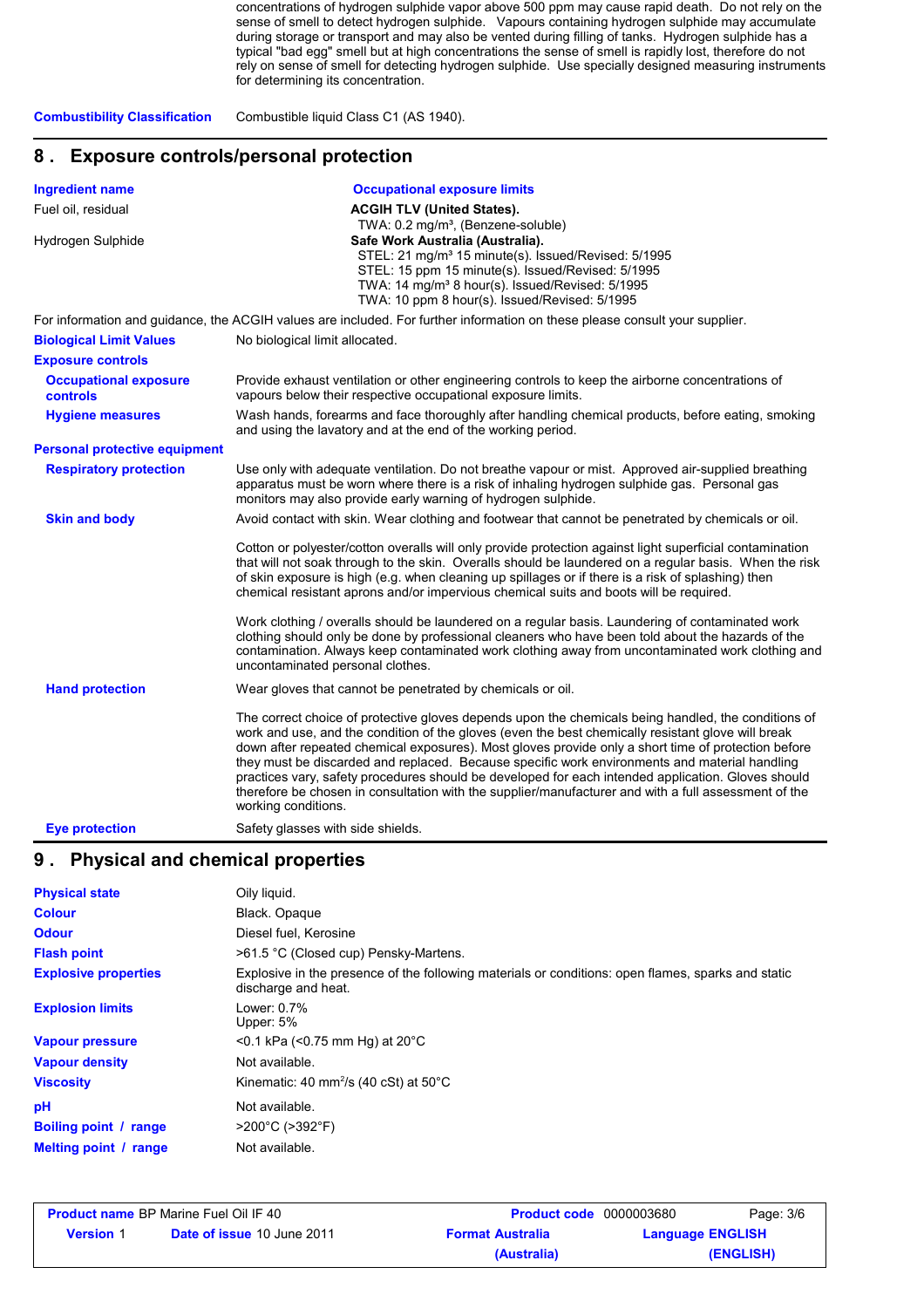| <b>Relative density/Specific</b> | <1                                                                    |
|----------------------------------|-----------------------------------------------------------------------|
| gravity                          |                                                                       |
| <b>Density</b>                   | 845 kg/m <sup>3</sup> (0.845 g/cm <sup>3</sup> ) at 15 <sup>°</sup> C |
| <b>Solubility</b>                | Very slightly soluble in water                                        |
| <b>Remarks</b>                   | May Contain Sulphur                                                   |

# **10 . Stability and reactivity**

| <b>Stability</b>                                                         | The product is stable.                                                                                                                       |
|--------------------------------------------------------------------------|----------------------------------------------------------------------------------------------------------------------------------------------|
| <b>Conditions to avoid</b>                                               | Avoid extreme temperatures, strong oxidizers, fire.                                                                                          |
| Incompatibility with various<br>substances/Hazardous<br><b>Reactions</b> | Reactive or incompatible with the following materials: oxidising materials.                                                                  |
| <b>Hazardous decomposition</b><br>products                               | Decomposition products may include the following materials:<br>carbon dioxide<br>carbon monoxide<br>sulfur oxides<br>Hydrogen Sulphide (H2S) |

# **11 . Toxicological information**

| <b>Effects and symptoms</b>        |                                                                                                                                                                                                                                                                                                                                                                                                                                                                                                                                                                                                                                                                                                                                                                                                                                                                                                                                                                                                                                                                                                                                                                                                                                                                                                       |
|------------------------------------|-------------------------------------------------------------------------------------------------------------------------------------------------------------------------------------------------------------------------------------------------------------------------------------------------------------------------------------------------------------------------------------------------------------------------------------------------------------------------------------------------------------------------------------------------------------------------------------------------------------------------------------------------------------------------------------------------------------------------------------------------------------------------------------------------------------------------------------------------------------------------------------------------------------------------------------------------------------------------------------------------------------------------------------------------------------------------------------------------------------------------------------------------------------------------------------------------------------------------------------------------------------------------------------------------------|
| <b>Eyes</b>                        | No significant health hazards identified.                                                                                                                                                                                                                                                                                                                                                                                                                                                                                                                                                                                                                                                                                                                                                                                                                                                                                                                                                                                                                                                                                                                                                                                                                                                             |
| <b>Skin</b>                        | Contains material which can cause cancer. Prolonged or repeated contact can defat the skin and lead<br>to irritation, cracking and/or dermatitis.                                                                                                                                                                                                                                                                                                                                                                                                                                                                                                                                                                                                                                                                                                                                                                                                                                                                                                                                                                                                                                                                                                                                                     |
| <b>Inhalation</b>                  | Vapour, mist or fume may irritate the nose, mouth and respiratory tract. This material can contain<br>hydrogen sulphide (H <sub>2</sub> S), a very toxic and extremely flammable gas. Contains material which can<br>cause cancer.                                                                                                                                                                                                                                                                                                                                                                                                                                                                                                                                                                                                                                                                                                                                                                                                                                                                                                                                                                                                                                                                    |
| <b>Ingestion</b>                   | No significant health hazards identified.                                                                                                                                                                                                                                                                                                                                                                                                                                                                                                                                                                                                                                                                                                                                                                                                                                                                                                                                                                                                                                                                                                                                                                                                                                                             |
| <b>Chronic toxicity</b>            |                                                                                                                                                                                                                                                                                                                                                                                                                                                                                                                                                                                                                                                                                                                                                                                                                                                                                                                                                                                                                                                                                                                                                                                                                                                                                                       |
| <b>Other chronic toxicity data</b> | As with all such products containing potentially harmful levels of PCAs, prolonged or repeated skin<br>contact may eventually result in dermatitis or more serious irreversible skin disorders including cancer.                                                                                                                                                                                                                                                                                                                                                                                                                                                                                                                                                                                                                                                                                                                                                                                                                                                                                                                                                                                                                                                                                      |
|                                    | Vapour, mists or fumes may contain polycyclic aromatic hydrocarbons some of which are known to<br>produce skin cancer.                                                                                                                                                                                                                                                                                                                                                                                                                                                                                                                                                                                                                                                                                                                                                                                                                                                                                                                                                                                                                                                                                                                                                                                |
|                                    | May cause damage to organs through prolonged or repeated exposure. Liver., blood                                                                                                                                                                                                                                                                                                                                                                                                                                                                                                                                                                                                                                                                                                                                                                                                                                                                                                                                                                                                                                                                                                                                                                                                                      |
| <b>Carcinogenic effects</b>        | SUSPECT CANCER HAZARD - CONTAINS MATERIAL WHICH MAY CAUSE CANCER.<br>Risk of cancer depends on duration and level of exposure.<br>Classified 2B (Possible for humans.) by IARC: [Fuel oil, residual]                                                                                                                                                                                                                                                                                                                                                                                                                                                                                                                                                                                                                                                                                                                                                                                                                                                                                                                                                                                                                                                                                                  |
| <b>Mutagenic effects</b>           | No known significant effects or critical hazards.                                                                                                                                                                                                                                                                                                                                                                                                                                                                                                                                                                                                                                                                                                                                                                                                                                                                                                                                                                                                                                                                                                                                                                                                                                                     |
| <b>Other information</b>           | This material may contain significant quantities of polycyclic aromatic hydrocarbons (PCAs), some of<br>which have been shown by experimental studies to induce skin cancer. May be harmful if absorbed<br>through the skin. Avoid skin contact. As with all such products containing potentially harmful levels of<br>PCAs, prolonged or repeated skin contact may eventually result in dermatitis or more serious<br>irreversible skin disorders including cancer. Regular periodic self inspection of the skin is<br>recommended, especially those areas subject to contamination. In the event of any localised changes<br>in appearance or texture of the skin being noticed, medical advice should be sought without delay.                                                                                                                                                                                                                                                                                                                                                                                                                                                                                                                                                                     |
|                                    | Hydrogen sulphide (H2S) gas may accumulate in storage tanks of bulk transport compartments<br>containing this material. Contact with eyes causes painful conjunctivitis, sensitivity to light, tearing and<br>clouding of vision. Inhalation of low concentrations causes a runny nose with a loss of sense of smell,<br>labored breathing and shortness of breath. Direct contact with skin causes pain and redness. Other<br>symptoms of exposure include profuse salivation, nausea, vomiting, diarrhea, giddiness, headache,<br>dizziness, confusion, rapid breathing, rapid heart rate, sweating, weakness, sudden collapse,<br>unconsciousness and death due to respiratory paralysis.Cardiac neurological effects have also been<br>reported. Prolonged breathing (greater than one hour) of concentrations of H2S around 50 ppm can<br>produce eye and respiratory tract irritation. Levels of 250 to 600 ppm will result in fluid in the lungs,<br>and concentrations around 1,000 ppm will cause unconsciousness and death in a short period of time.<br>Since the sense of smell rapidly becomes insensitive to this toxic, colourless gas, odour cannot be<br>relied upon as an indicator of concentrations of the gas. Always exercise caution when working<br>around closed containers. |

| <b>Product name BP Marine Fuel Oil IF 40</b> |                                   | <b>Product code</b> 0000003680 |                         | Page: 4/6 |  |
|----------------------------------------------|-----------------------------------|--------------------------------|-------------------------|-----------|--|
| <b>Version</b> 1                             | <b>Date of issue 10 June 2011</b> | <b>Format Australia</b>        | <b>Language ENGLISH</b> |           |  |
|                                              |                                   | (Australia)                    |                         | (ENGLISH) |  |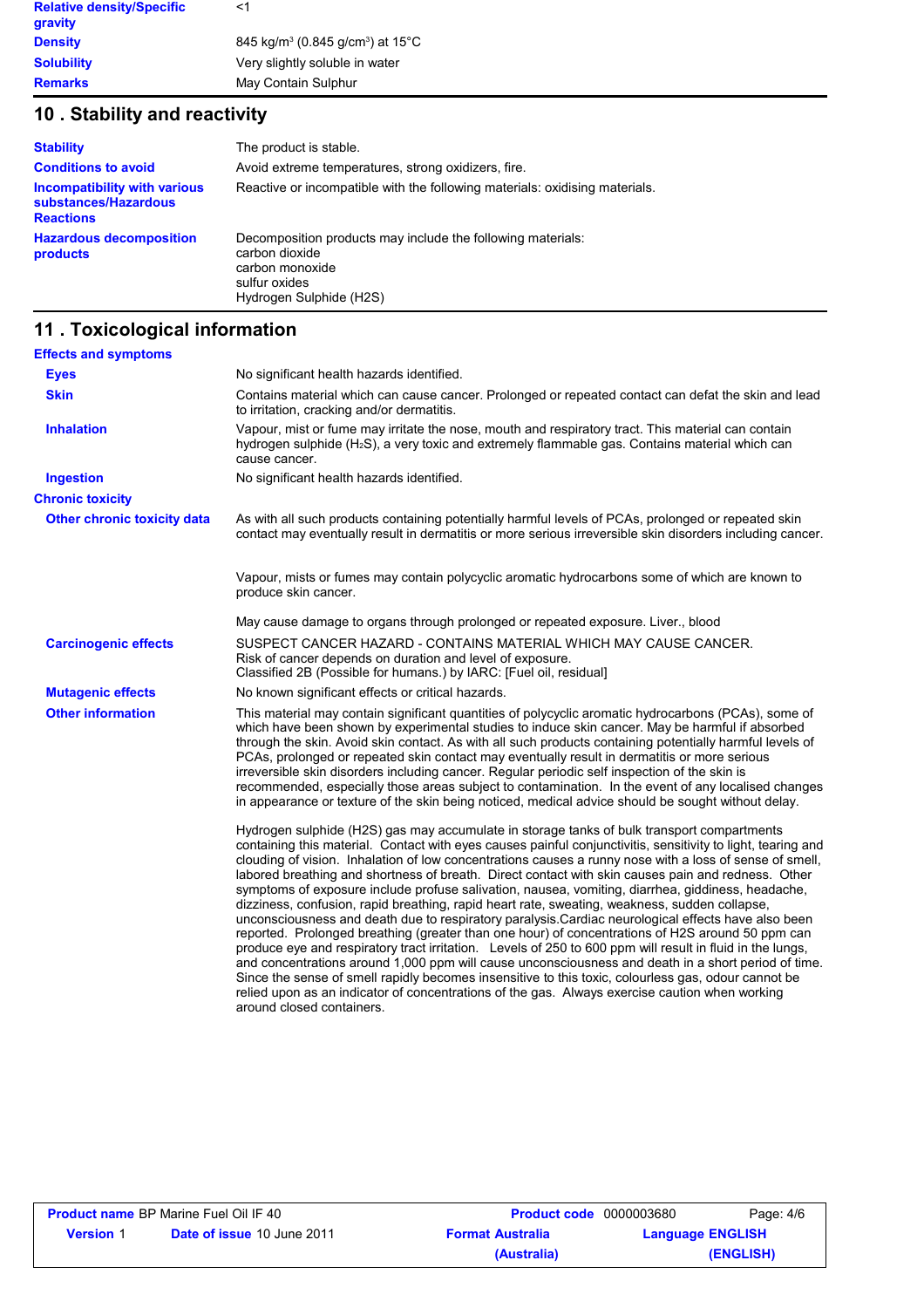### **Ecological information 12 .**

| <b>Ecotoxicity</b>               | Very toxic to aquatic organisms, may cause long-term adverse effects in the aquatic environment. |
|----------------------------------|--------------------------------------------------------------------------------------------------|
| <b>Biodegradability</b>          |                                                                                                  |
| <b>Persistence/degradability</b> | The biodegradability of this material has not been determined.                                   |
| <b>Bioaccumulative potential</b> | This product is not expected to bioaccumulate through food chains in the environment.            |

### **13 . Disposal considerations**

| <b>Disposal considerations /</b><br><b>Waste information</b>      | The generation of waste should be avoided or minimised wherever possible. Empty containers or<br>liners may retain some product residues. This material and its container must be disposed of in a safe<br>way. Significant quantities of waste product residues should not be disposed of via the foul sewer but<br>processed in a suitable effluent treatment plant. Dispose of surplus and non-recyclable products via a<br>licensed waste disposal contractor. Disposal of this product, solutions and any by-products should at<br>all times comply with the requirements of environmental protection and waste disposal legislation and<br>any regional local authority reguirements. Avoid dispersal of spilt material and runoff and contact with<br>soil, waterways, drains and sewers. |
|-------------------------------------------------------------------|--------------------------------------------------------------------------------------------------------------------------------------------------------------------------------------------------------------------------------------------------------------------------------------------------------------------------------------------------------------------------------------------------------------------------------------------------------------------------------------------------------------------------------------------------------------------------------------------------------------------------------------------------------------------------------------------------------------------------------------------------------------------------------------------------|
| <b>Special Precautions for</b><br><b>Landfill or Incineration</b> | No additional special precautions identified.                                                                                                                                                                                                                                                                                                                                                                                                                                                                                                                                                                                                                                                                                                                                                    |

### **14 . Transport information**

#### **International transport regulations**

| <b>Regulatory</b><br><b>information</b>   | <b>UN number</b>  | <b>Proper shipping name</b>             | <b>Class</b> | PG* | Label                                                                               | <b>Additional information</b>                               |
|-------------------------------------------|-------------------|-----------------------------------------|--------------|-----|-------------------------------------------------------------------------------------|-------------------------------------------------------------|
| <b>ADG</b><br><b>Classification</b>       | Not<br>regulated. |                                         |              |     | -----                                                                               | <b>Remarks</b><br>Combustible liquid Class<br>C1 (AS 1940). |
| <b>IMDG</b><br><b>Classification</b>      | <b>UN 1202</b>    | <b>DIESEL FUEL. Marine</b><br>pollutant | 3            | Ш   | $\mathbf{\mathbf{\mathbf{\mathbf{\mathbf{\mathbf{\mathbf{\mathbf{\mathbf{1}}}}}}}}$ | <b>Emergency schedules</b><br>(EmS)<br>$F-A, S-F$           |
| <b>IATA/ICAO</b><br><b>Classification</b> | <b>UN 1202</b>    | <b>DIESEL FUEL</b>                      | 3            | Ш   | $\mathbf{\mathbf{\mathbf{\mathbf{\Psi}}_2}$                                         |                                                             |

PG\* : Packing group

**Special precautions for user**

No known special precautions required. See Section: "Handling and storage" for additional information.

**Schedule**

### **15 . Regulatory information**

**Standard for the Uniform Scheduling of Medicines and Poisons** Not regulated. No Listed Substance **Other regulations** All components are listed or exempted. All components are listed or exempted. All components are listed or exempted. **Ingredient name Control of Scheduled Carcinogenic Substances Australia inventory (AICS) Canada United States inventory (TSCA 8b) REACH Status** For the REACH status of this product please consult your company contact, as identified in Section 1.

| <b>HUOWAIN INTOINOIT IFTOOT</b> | , a componente are noted or exempted.  |
|---------------------------------|----------------------------------------|
| <b>Canada inventory</b>         | All components are listed or exempted. |
| <b>China inventory (IECSC)</b>  | All components are listed or exempted. |
| <b>Japan inventory (ENCS)</b>   | All components are listed or exempted. |
| <b>Korea inventory (KECI)</b>   | Not determined.                        |

|                  | <b>Product name BP Marine Fuel Oil IF 40</b> | <b>Product code</b> 0000003680 | Page: 5/6               |
|------------------|----------------------------------------------|--------------------------------|-------------------------|
| <b>Version</b> 1 | <b>Date of issue 10 June 2011</b>            | <b>Format Australia</b>        | <b>Language ENGLISH</b> |
|                  |                                              | (Australia)                    | (ENGLISH)               |